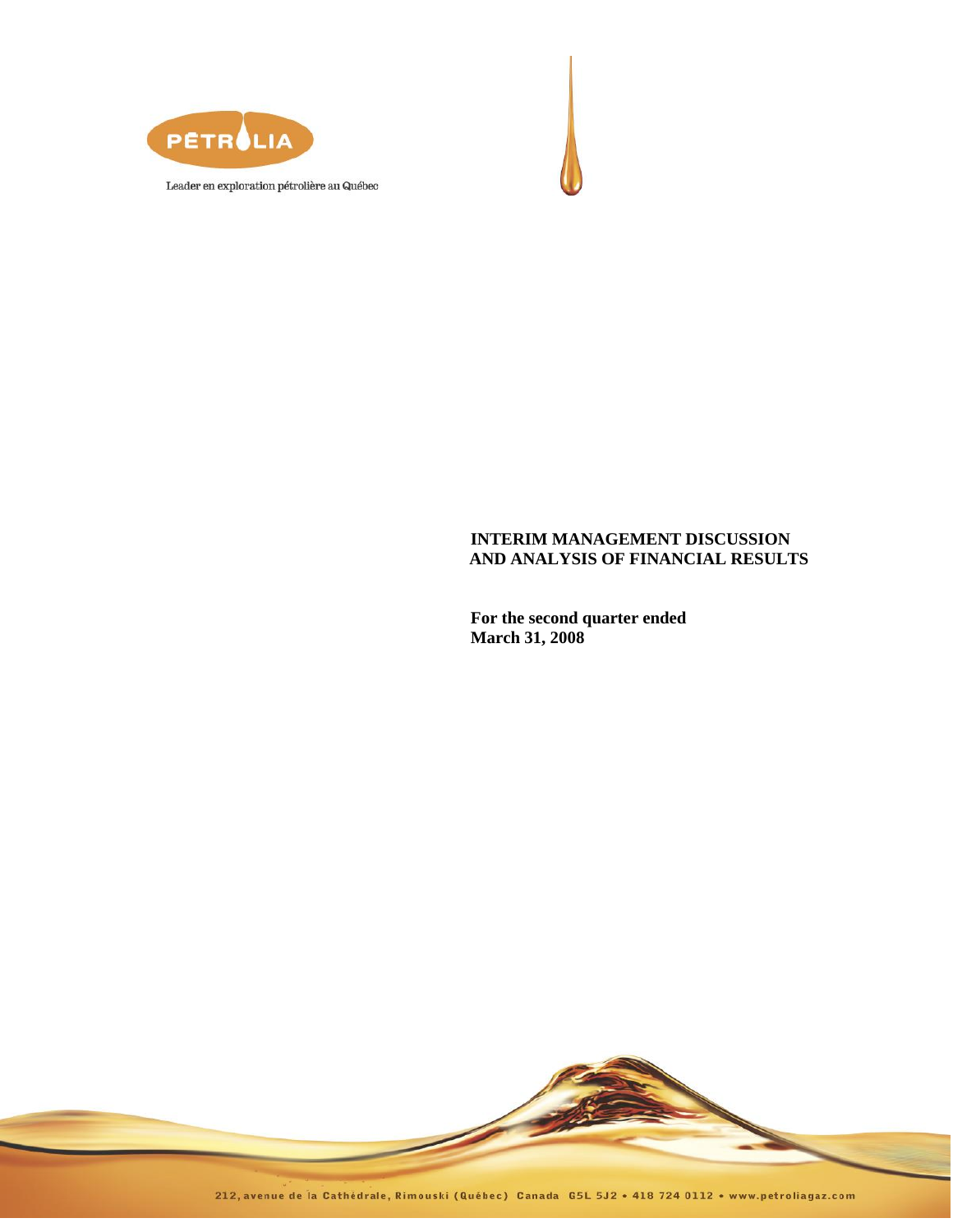## **MANAGEMENT DISCUSSION AND ANALYSIS OF FINANCIAL RESULTS FOR THE SECOND QUARTER ENDED MARCH 31, 2008**

This interim management discussion and analysis complies with Rule 51-102A of the Canadian Securities Administration regarding continuous disclosure for reporting issuers. It is an addition and supplement to the quarterly financial statements and should be read in conjunction with them and the audited financial statements for the fiscal years ended September 30, 2007 and 2006, and the annual management report when required. It presents the view of management on current Company activities and financial results, as well as a preview of the activities during the coming months.

# **1.1 DATE**

This management discussion and analysis for the six-month period ended March 31, 2008, is prepared as at May 8, 2008.



## **1.2 NATURE OF ACTIVITIES AND OVERALL PERFORMANCE**

The Company is incorporated under Part 1A of the Quebec Companies Act. It has been listed on the TSX Venture Exchange since February 16, 2005. Exploration and development of oil and gas properties are the Company's primary activities. Moreover, as part of achieving these objectives, the Company is called upon to enter into partnership agreements specific to the oil and gas industry.

During the most recent quarter, the Company's efforts focused more on the establishment of agreements – two pertaining to the Gaspé and Gastonguay properties and another for the Anticosti property: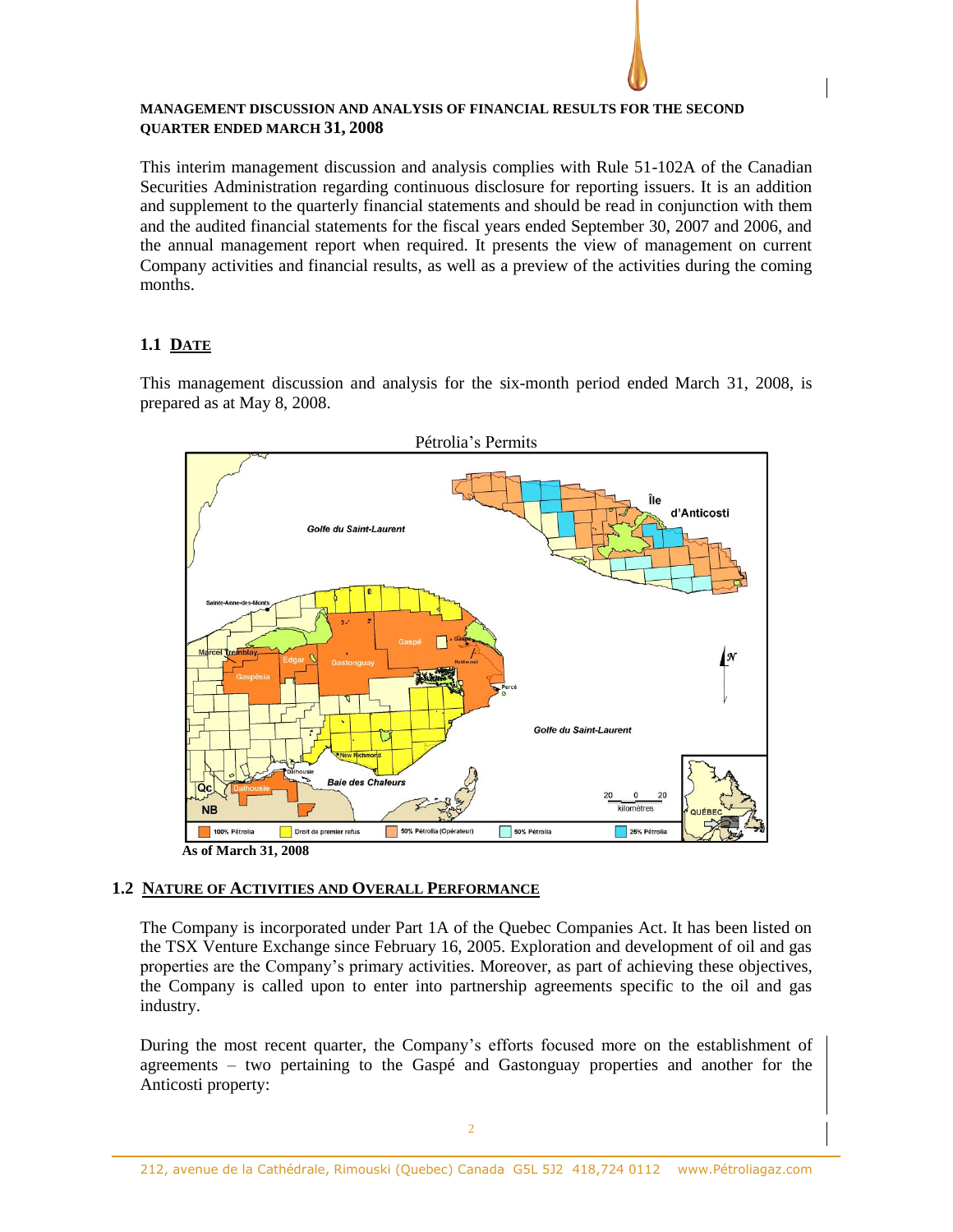- 1) Last January, Pétrolia acquired all of Hydro-Quebec's interests in exploration permits over  $6,381 \text{ km}^2$  of Anticosti Island. The Company is therefore in a favourable position, since it now has an interest in 21% of the exploration permits issued in Quebec. In addition, these permits, which are considered to be Quebec's most prospective, represent more than 70% of Quebec's land oil potential.
- 2) On May 6, the Company signed a joint operating agreement with Junex and Gastem for the development of the Haldimand oil project and a comprehensive agreement with Junex, particularly consisting of an amendment to the agreement signed on July 13, 2005, between Pétrolia and Junex pertaining to the Gaspé and Gastonguay properties.

The first agreement defines the area of development of the oil project and specifies, in particular, the rules for its development and the financial aspect, in which Pétrolia, Junex and Gastem holds respectively an interest of 45%, 45% and 10%.

Under the second agreement, Junex waives its back-in right as well as its right of first refusal on the exploration permits comprising the Gastonguay and Gaspé properties (6,334 km²) held by Pétrolia. For its part, Pétrolia waives its right of first refusal on the exploration permits held by Junex in the Baie-des-Chaleurs and in the Taconic Front in the Gaspé region.

Also, each party agrees to become a 50% partner in a block of permits covering a corridor of about 291 km² located between the Galt property and the Pétrolia-Haldimand No. 1 discovery well. Junex will be the operator in this area. Pétrolia grants to Junex a royalty varying between 0.5% and 2.5% on the eventual production of hydrocarbons from the Gaspé and Gastonguay properties on the remaining area of  $6,043 \text{ km}^2$ .

In the wake of recent positive events, the Company modified its fundraising objective from \$5,000,000 to a minimum of \$8,000,000 with issuance of shares at \$1.50 per unit instead of \$1.00 as issued in the last quarter. Obtaining this new liquidity will ensure that the Company has the funds necessary to carry out all of the exploration projects that it has established for the next twelve months.

The Company's current revenues come from interest income, since the Company is at the stage of exploring and evaluating the Pétrolia-Haldimand No. 1 well. As such, it is financed through the issuance of shares of its capital stock.

During the quarter, stock options were exercised, resulting in the issuance of 25,000 shares for a total amount of \$10,000.

During the second quarter, the Company carried out exploration work totalling \$672,204, excluding stock-based compensation. The quarter's net loss was \$107,581 (\$0.0035 per share), compared with net earnings of \$315,253 (\$0.109 per share) for the corresponding quarter of the previous year. General and administrative expenses increased somewhat, owing to the Company's growing activities and the recording of stock-based compensation of \$207,450. However, the Company recorded \$200,000 in unrealized gains for the period on financial assets held for trading, compared with \$400,000 for the same period in 2007.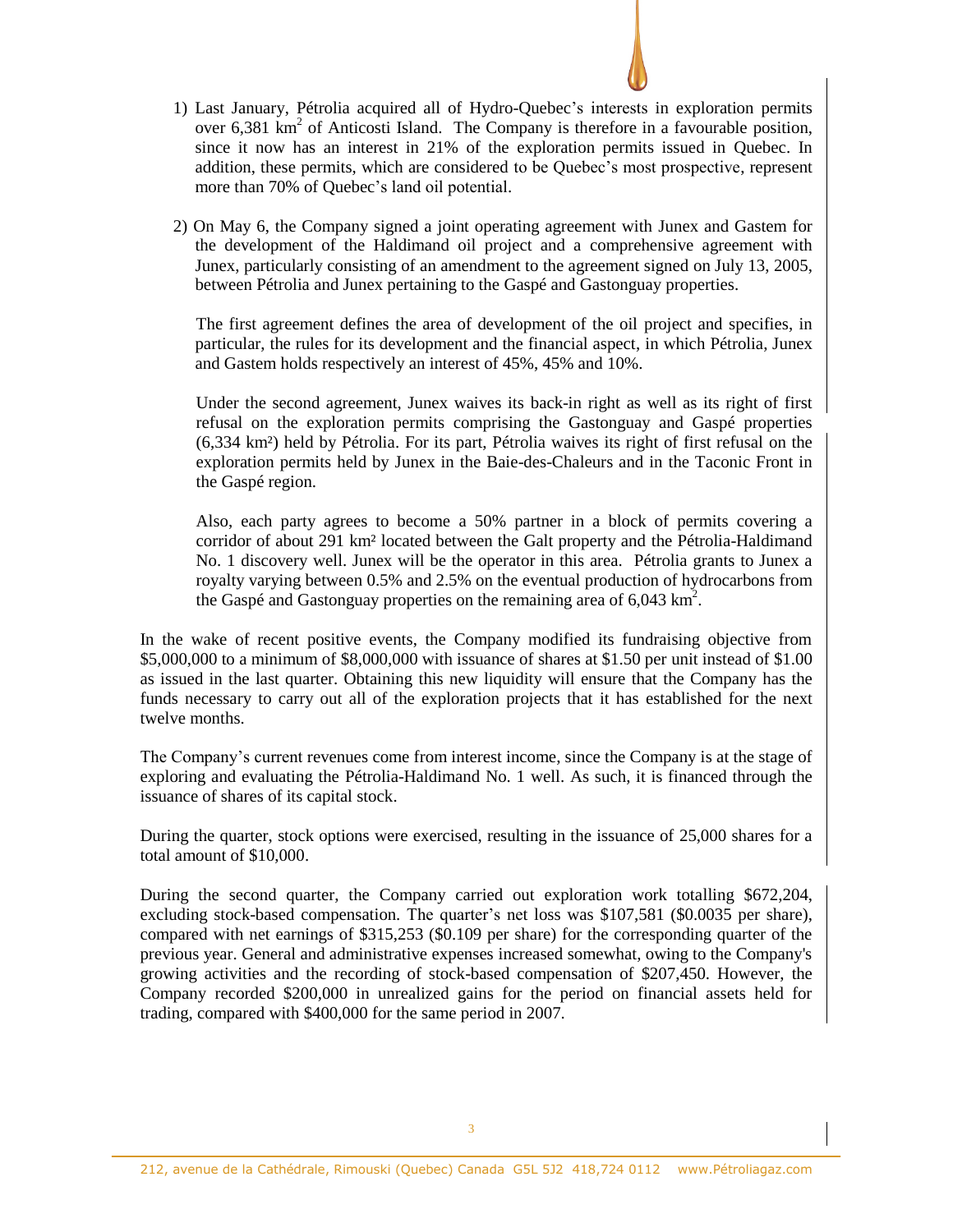## **1.3 STRATEGY AND OUTLOOK**

For the next two quarters, Pétrolia's main objectives are:

1) To put the Pétrolia-Haldimand No. 1 well into production as quickly as possible, now the framework operating agreement has been signed. A technical meeting will be held between the partners beforehand to establish the work program.

2) To prioritize exploration programs for the ongoing assessment of its vast holdings in the Gaspé region, in particular by conducting seismic and geochemical surveys on the Gaspé, Gaspésia, and Gastonguay properties. The Company is also drawing up an exploration program for Anticosti Island, with a view to attracting partners.

3) To find partners for further exploration of its properties in the Gaspé region, Anticosti Island, and New Brunswick.

As a result of its better work and studies commissioned from consultants, Pétrolia is now able to design more powerful geologic models, leading to more precisely-targeted exploration programs. Opportunities to sign partnership agreements will thus be more numerous and more profitable.

Complete information on the development and exploration work can be found on the "Press Releases" page of the Company's website.

## **Gaspé property (Haldimand and Bourque projects):**

## **Pétrolia's interest**: 100%

The Company is focusing its attention on two portions of the Gaspé property: the Haldimand project, aimed at developing the Gaspé Sandstone discovery in the Pétrolia-Haldimand No. 1 well, and the Bourque project, where the work carried out to date suggests the presence of potential traps in the Devonian reefs at depth.

- **Highlights:** Discovery of light crude in the Pétrolia-Haldimand No.1 well;
	- Gaspé's most explored region: 7 holes drilled since 1999;
	- Proven oil and gas potential in the region;
	- Adequate regional seismic cover.

## *Haldimand project*

## **Recent exploration work**

- A two-part contract has been awarded to INRS-ETE [National Institute of Scientific Research - Water, Land, and Environment]:
	- 1) Characterization of organic matter in the Pétrolia-Haldimand No. 1 well.
	- 2) Palynologic study of rocks from the bottom of the Soquip Douglas No. 1 well, near the Pétrolia-Haldimand No. 1 well, to determine their age. This study is important for an understanding of the origin and emplacement of the hydrocarbons.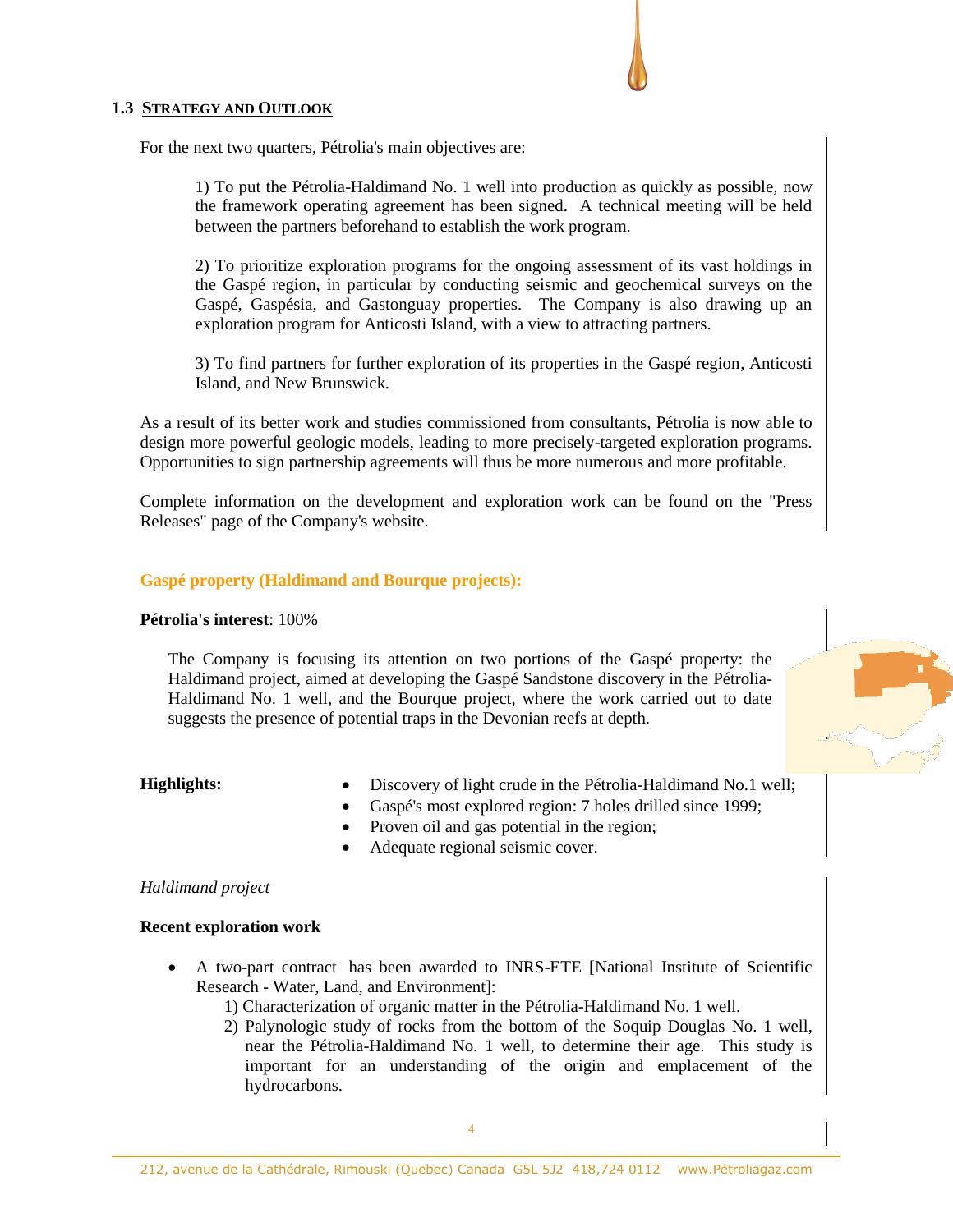Earlier seismic-survey lines bordering Haldimand were reprocessed to improve the quality of information on these profiles.

## **Proposed work**

- A program to acquire new seismic data is planned, aimed at defining the deposit's geometry. The results will be used to position at least one confirmation well. This work will help to confirm the petroleum reserves (reserve-certification study) and to define the scope of future development work.
- Pétrolia would like to carry out a surface geochemical survey in order to delimit the Haldimand deposit.

## *Bourque project:*

## **Proposed work**

- Seismic-acquisition program, to start during Summer 2008. This new survey is essential for an understanding of the subsurface distribution of exploration targets.
- A maturation study of the organic matter in surface samples collected in 2007.

## **Gastonguay property:**

There is very little knowledge of this property's bedrock geology, but comparison with adjacent areas suggests there is a potential for traps in the Silurian rocks.

#### **Pétrolia's interest**: 100%

- **Highlights:**  $\bullet$  Low level of exploration in the region;
	- 1 hole drilled on basis of seismic results;
	- Old regional seismic data.

## **Proposed work:**

- A thermal-maturation study would show whether the rocks are located in zones favourable to the generation and preservation of hydrocarbons.
- If the results are encouraging, Pétrolia will go ahead with a reconnaissance seismic program.

## **Gaspésia, Edgar, and Marcel-Tremblay properties:**

Until Pétrolia came on the scene, these areas had seen little exploration. However, the seismic lines acquired by the Company and the Ministry of Natural Resources and Fauna suggest the presence of potential targets in the Silurian formations. These profiles also show major structures that do not appear on surface but could form interesting traps.

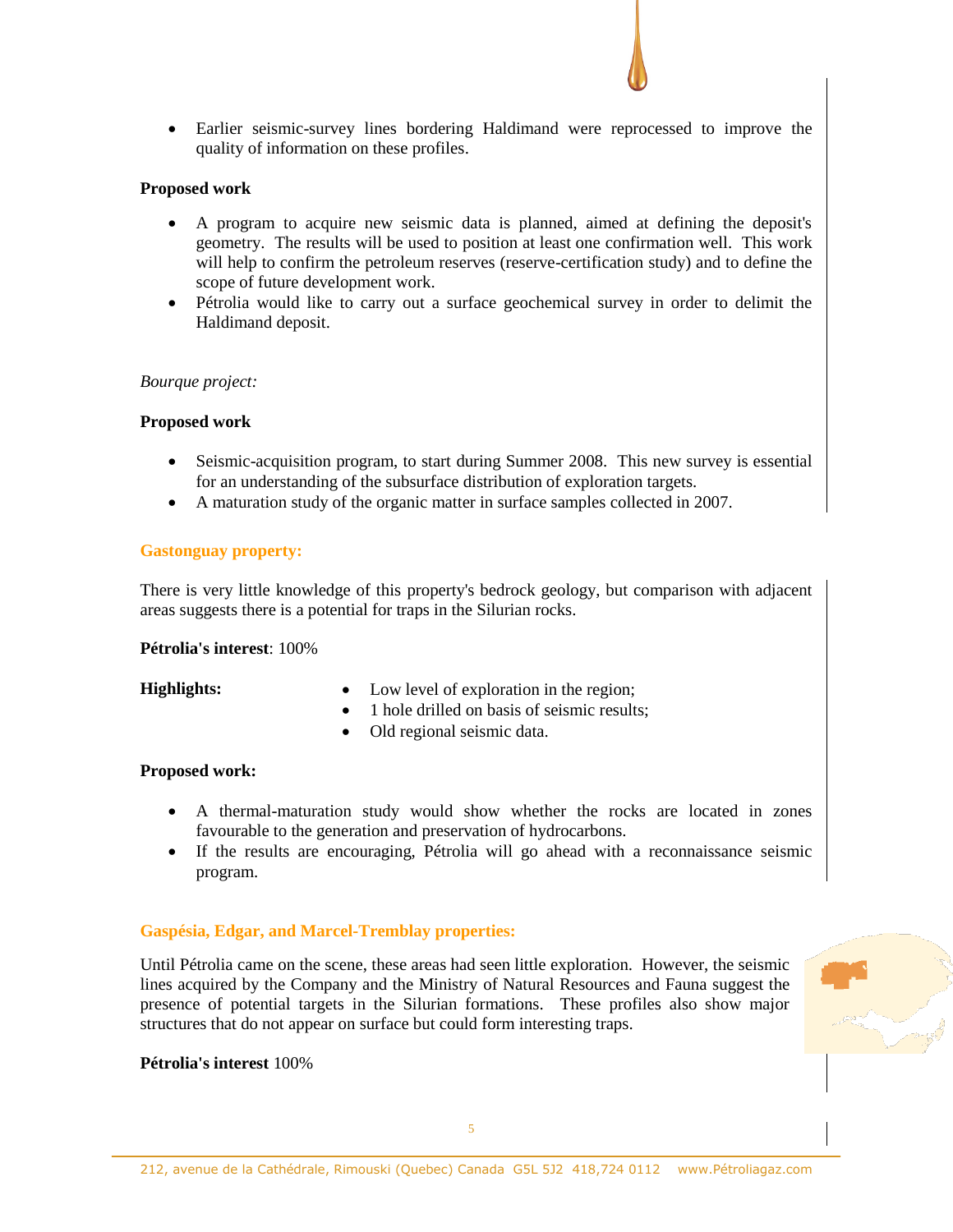- **Highlights:** Variable regional seismic cover.
	- 1 significant hole drilled in the area west of the property.

## **Recent exploration work:**

- Assessment of available seismic and surface data.
- Examination of cuttings from the LaVérendrye No. 1 well, which intersected the same formations a little to the west of the Gaspé region, so as to confirm the seismic interpretations.

## **Proposed work**

- A seismic-acquisition program to define drilling targets.
- A surface geochemical survey aimed at identifying the presence of subsurface hydrocarbons.

## **Anticosti property**

Anticosti Island constitutes a vast area with excellent potential, but is relatively unexplored. The island's bedrock consists of rocks whose composition and age are similar to those in the producing areas of the northeastern United States; they also resemble those in the St. Lawrence Lowlands, another area where significant discoveries have been made in hydrothermal dolomites. Source rocks are present on the island, and data from wells show that they did indeed generate oil at some point during the basin's history. Porous zones and traces of petroleum have also been encountered during drilling. A number of structures associated with hydrothermal dolomitization phenomena, like those mentioned above, appear on the seismic records. The permits jointly held by Pétrolia and Corridor Resources cover the entire area of interest for petroleum exploration. The property is especially attractive because exploration is already at the drilling stage, and the Company can hope to obtain results in the short and medium term.

## **Pétrolia's interest**: 25 to 50%

- **Highlights** :  $\bullet$  17 wells including 8 on seismic targets (5 recent of them);
	- Modern regional seismic surveys;
	- Region has recognized petroleum potential;
	- Limited access to the island.

## **Proposed work**

A joint technical committee comprising representatives from Pétrolia and Corridor Resources will decide on an exploration program that could include both seismic and drilling work.

## **Dalhousie property:**

Pétrolia is the first oil company to become interested in this region of New Brunswick. Recent studies of organic matter show that it has potential for oil and gas.

## **Pétrolia's interest** 100%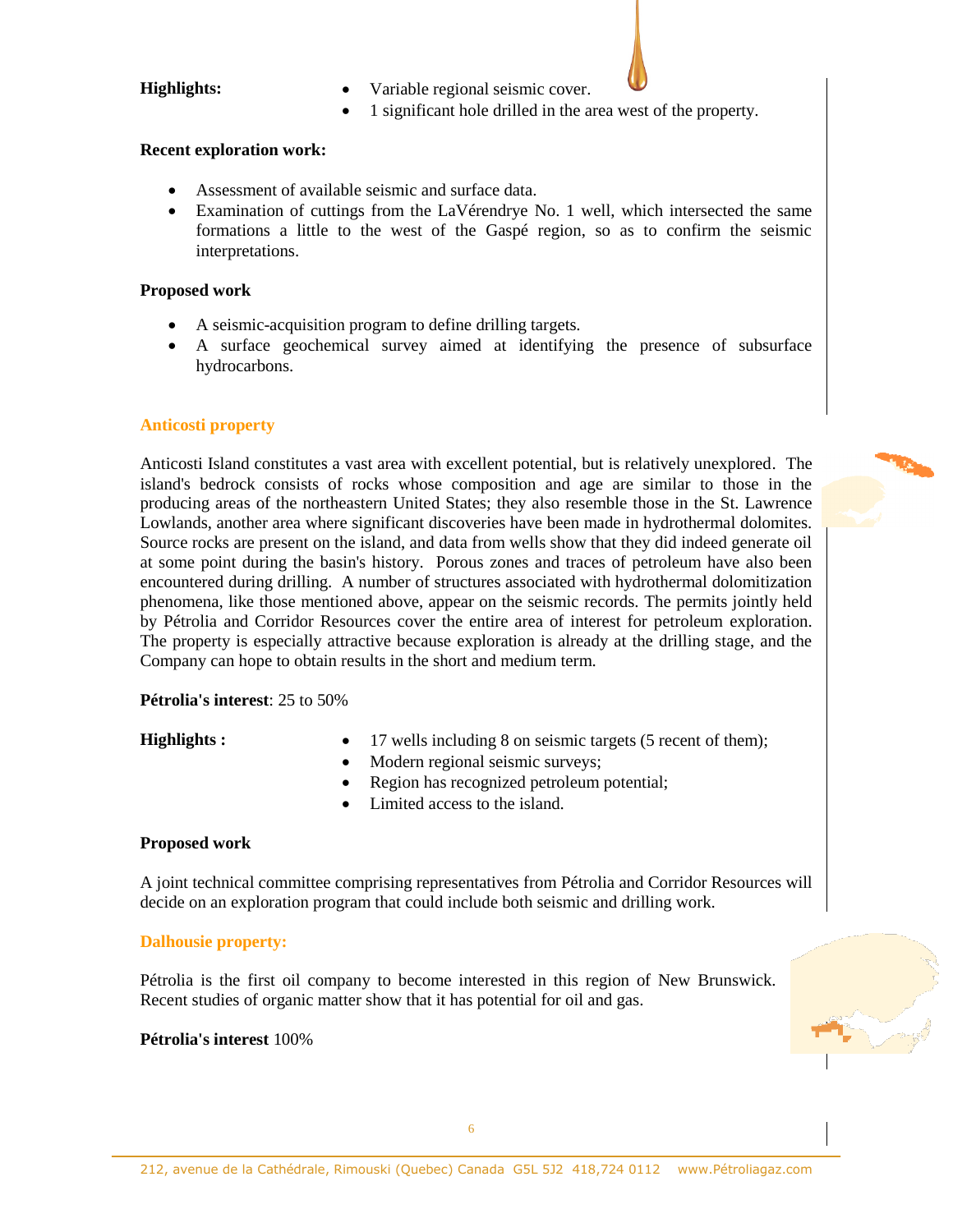- **Highlights:** Very low level of regional exploration (no previous drilling or seismic work).
	- Area has potential for gas;
	- Proximity to market.

## **Recent exploration work:**

- Contract awarded to INRS-ETE for the assessment of the petrophysical properties of the Ordovician volcanic rocks that constitute one of the potential objectives in this region.
- Acquisition of a gravimetric survey.

## **Proposed work**

- Three-dimensional (3-D) modelling and inversion of potential fields.
- A regional geochemical survey.
- Acquisition of reconnaissance seismic profiles to identify the location of potential targets. These targets will then be the subject of more detailed surveys and possible drilling.

# **1.4 EFFECTIVENESS OF DISCLOSURE PROCEDURES AND CONTROLS**

The President and Chief Executive Officer and the Vice President of Finance have designed or supervised the design of disclosure controls and procedures in order to provide reasonable assurance that material information relating to the Company is made known to them, particularly during the period in which the interim filings are being prepared. They have also designed or supervised the design of internal controls over financial reporting in order to provide reasonable assurance regarding the reliability of financial reporting and the preparation of financial statements for external purposes in accordance with Canadian generally accepted accounting principles.

The assessment of the effectiveness of disclosure procedures and controls was conducted as at September 30, 2007, by the Company's officers, specifically the President and Chief Executive Officer and the Vice President of Finance, and under their supervision. Based on this assessment, these officers concluded that the Company's disclosure controls and procedures are effective in reasonably ensuring that the material information relating to the Company is made known to them by other members of the Company's staff on a timely basis.

## **1.5 OPERATING RESULTS AND CASH POSITION**

For the quarter, the Company's revenues were limited to interest income of \$37,479 on short-term investments, compared with \$12,212 for the same quarter in 2007. These increased revenues are explained by the issuance of shares during the first quarter.

As at March 31, 2008, the Company had cash and cash equivalents of \$3,500,344, a decrease of \$664,685 for the quarter. Disbursements of \$723,261 related to deferred exploration expenses, operating expenses and the collection of rent billed to a partner explain the main changes in cash and cash equivalents.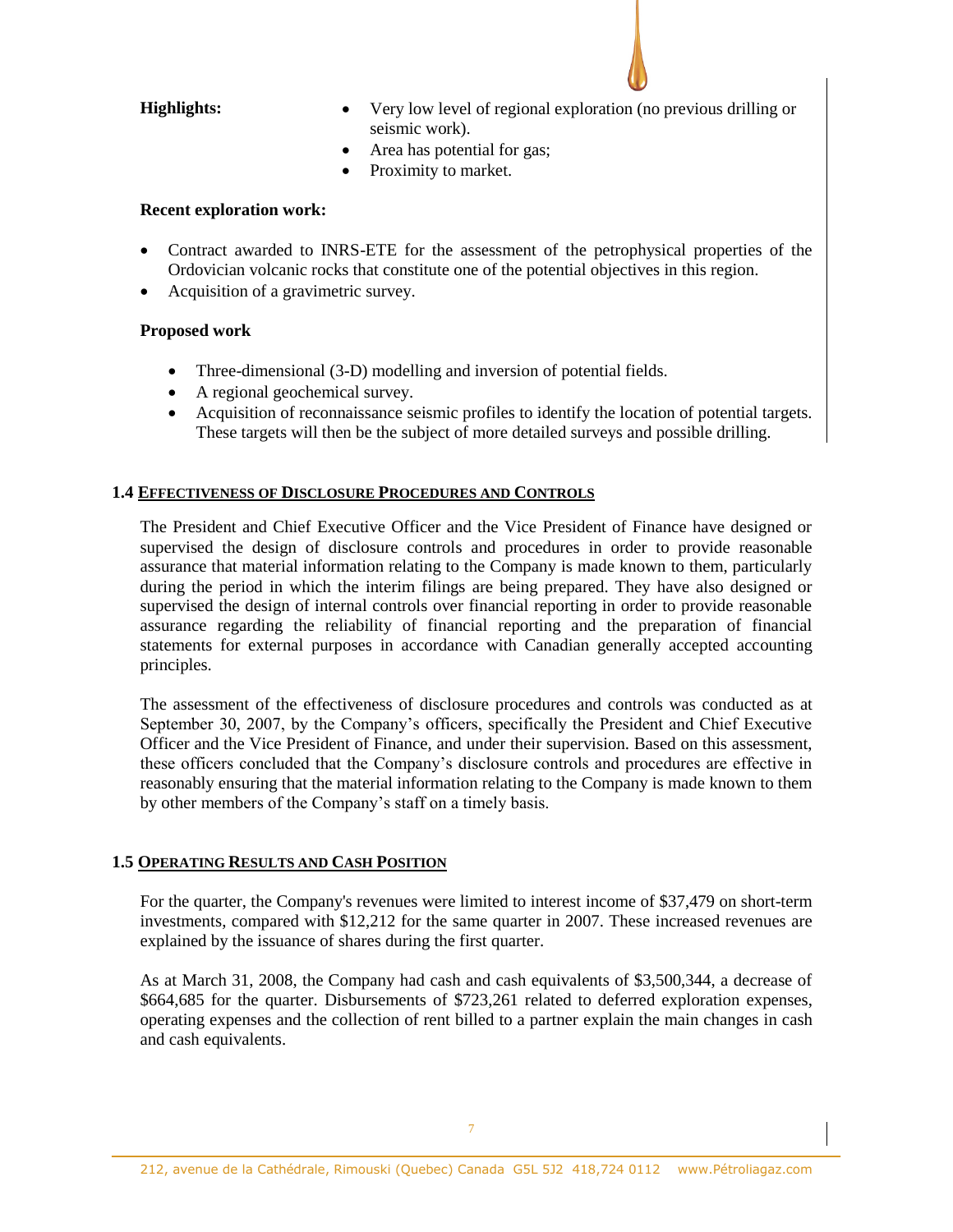

As at March 31, 2008, working capital was \$3,850,252, which is a sufficient amount for continuing its exploration projects.

Under the terms of research permits granted by Quebec's Ministry of Natural Resources and Fauna and New Brunswick's Ministry of Natural Resources, the balance of the fees that the Company has agreed to pay to them is \$148,536 by 2012. In addition, the Company must perform work on its properties in Quebec on a yearly basis, with minimum costs varying according to the age of the permits; therefore, they correspond to \$0.50 per hectare for the first year of the permit and increase annually by \$0.50, ultimately reaching \$2.50 per hectare beginning with the fifth year. The minimum amount of work required by Quebec and New Brunswick are \$168,122 for the fiscal year 2008, \$813,165 in 2009, \$164,665 in 2010, \$191,355 in 2011, and \$89,213 in 2012.

## **1.6 ANALYSIS OF GENERAL AND ADMINISTRATIVE EXPENSES**

General and administrative expenses for the quarter totalled \$393,106, compared with \$136,670 in 2007. The variance of \$256,436 between this quarter in 2008 and the same quarter in 2007 is mainly a result of recorded stock-based compensation of \$207,450.

## **1.7 SUMMARY OF QUARTERLY RESULTS**

| 2008               |                       | 2007                   |            |                    | 2006                  |                        |            |
|--------------------|-----------------------|------------------------|------------|--------------------|-----------------------|------------------------|------------|
| <b>March</b><br>\$ | <b>December</b><br>\$ | <b>September</b><br>\$ | June<br>\$ | <b>March</b><br>\$ | <b>December</b><br>\$ | <b>September</b><br>\$ | June<br>\$ |
| 37,479             | 43,349                | 17,008                 | 1,366      | 12,212             | 22,338                | 12,233                 | 11,596     |
| (107, 581)         | 38,617                | (192, 054)             | (390, 336) | 315,253            | (102, 649)            | (122, 458)             | (105, 935) |
|                    |                       |                        |            |                    |                       |                        | (0.0047)   |
|                    | (0.0035)              | 0.0013                 | (0.0066)   | (0.0134)           | 0.109                 | (0.0036)               | (0.0049)   |

Revenues are comprised of subsidies and earned interest and, for December 2007, a gain on the disposal of rolling stock. General and administrative expenses are relatively stable from one quarter to the next. The main changes in quarterly losses or profit are explained as follows:

| $2007 - March:$ | Gain of \$400,000 resulting from the recording of an investment at fair value                                                                                                 |
|-----------------|-------------------------------------------------------------------------------------------------------------------------------------------------------------------------------|
| $2007 - June:$  | Recorded stock-based compensation of \$148,770 and an unrealized loss of<br>\$150,000 on an investment, resulting from its presentation at its fair value<br>held for trading |
|                 | 2007 - December Recorded an unrealized gain of \$110,000 on an investment, resulting from its                                                                                 |

presentation at its fair value held for trading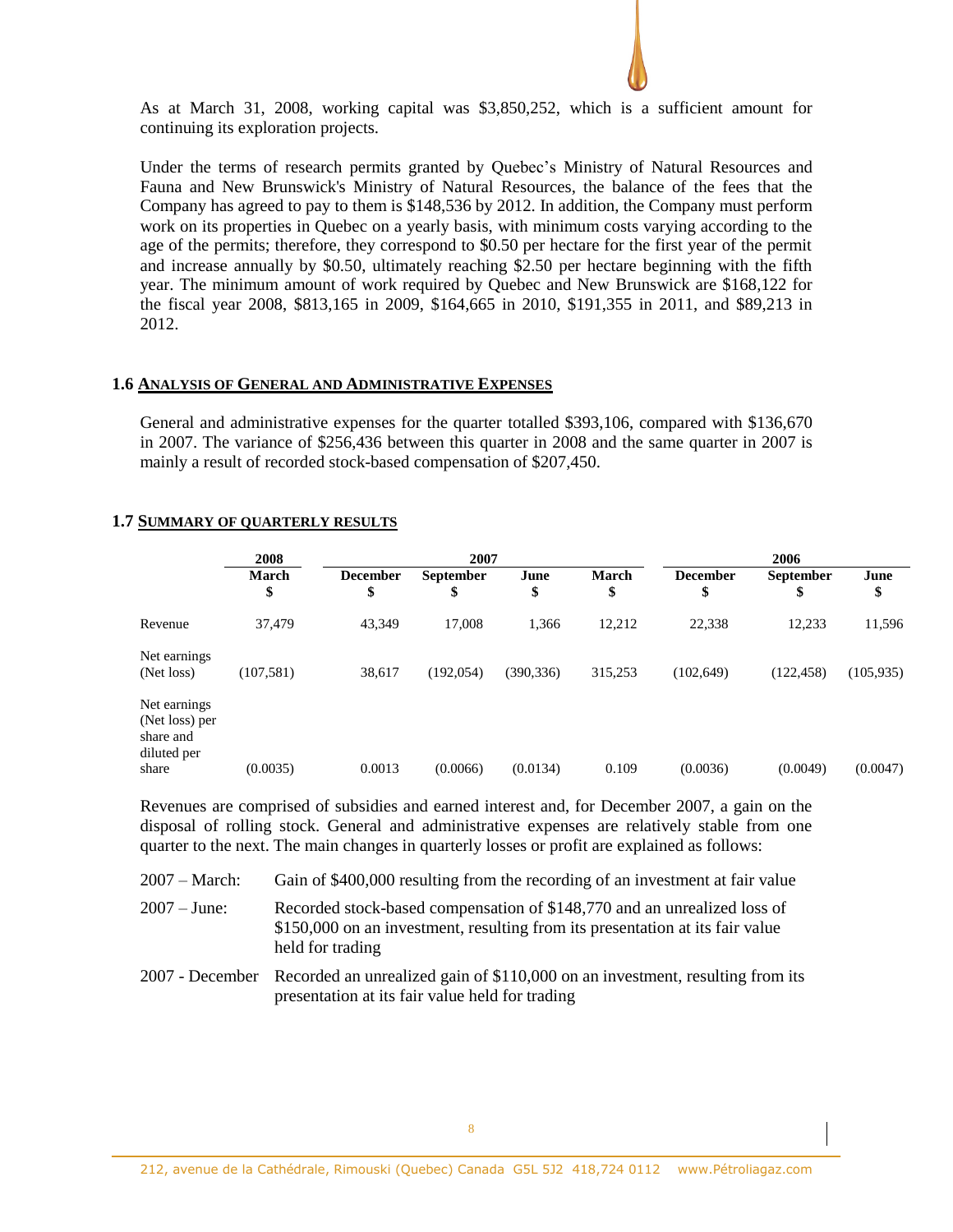## **1.8 RELATED-PARTY TRANSACTIONS**

During the quarter, a company (Géominex Inc.) in which one of the Pétrolia directors holds a minority interest billed for deferred exploration expenses totalling \$136,525 (2007 - \$47,580) and rent of \$1,400 (2007 - \$684). An amount of \$61,888 is due as at March 31, 2008 (2007 – \$36,407).

The Company shares its administrative expenses with Ressources Appalaches, a company that has the same chief executive officer. It billed the Company for the following expenses:

|                                      | 2008<br>\$ | 2007<br>S |
|--------------------------------------|------------|-----------|
| General and administrative expenses: |            |           |
| Salaries and fringe benefits         | 64,003     | 45,635    |
| Office supplies                      | 900        | 600       |
| Telecommunications                   | 2,300      | 1,180     |

The sum of \$90,207 is due to this company as at March 31, 2008 (2007 – \$37,130).

In addition, Pétrolia was billed by a company (SEISSERV), whose principal shareholder is a Pétrolia director, for deferred operating expenses totalling \$6,975 (2007 – \$22,997). The amount due as at March 31, 2008, is \$1,800 (2006 – \$122).

These operations occurred in the normal course of business and were transacted at the fair exchange value established and accepted between the arm's-length parties.

## **1.9 NEW ACCOUNTING STANDARDS**

Readers are asked to refer to the notes in the financial statements for the second quarter 2008 in order to obtain a detailed description of the changes to the accounting standards.

## **1.10 FINANCIAL INSTRUMENTS**

#### **Credit risk**

Financial instruments that potentially subject the Company to credit risk consist primarily of cash and cash equivalents and accounts receivable. The Company's cash and cash equivalents are held with or issued by first-class financial institutions. Therefore, management considers the risk of non-performance on these instruments to be very minimal.

#### **Interest rate risk**

As at March 31, 2008, the Company's exposure to interest rate risk is summarized as follows:

Cash and cash equivalents Non-interest bearing and fixed rate Accounts receivable Non-interest bearing Excess of outstanding cheques over bank balance Non-interest bearing Accounts payable and accrued liabilities Non-interest bearing Long term debt Fixed rates of 2.5% and 4.7%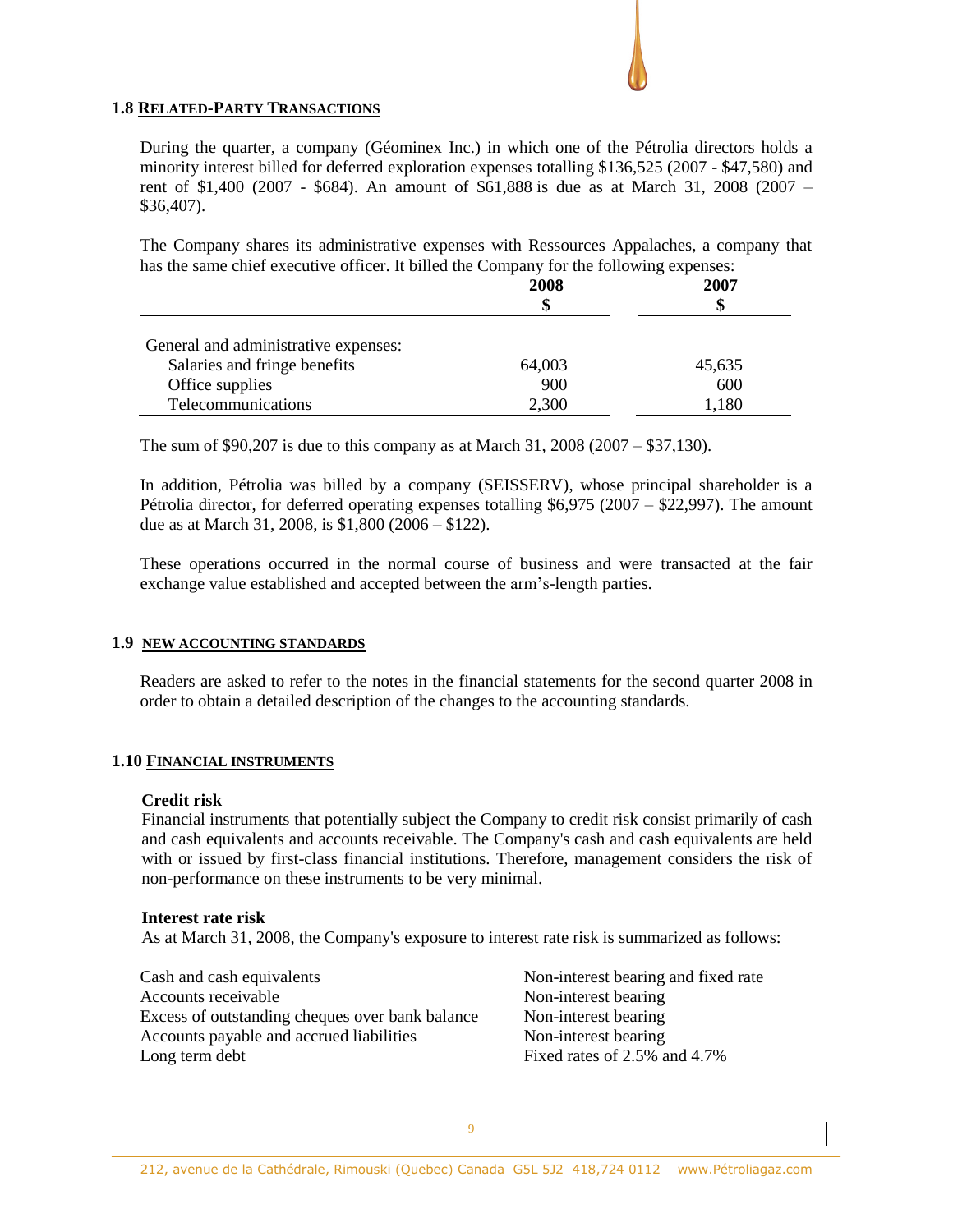## **1.11 RISKS AND UNCERTAINTIES**

The oil and gas properties held by the Company are in the exploration stage. The Company's long-term profitability is partially linked to the costs and the success of the exploration and subsequent development programs, which may also be influenced by various factors.

Among these factors to be considered are environmental regulations, features of possible oil and gas accumulations, i.e. the quality and quantity of the resources, as well as development costs for a production infrastructure, financing costs, the market value of oil and gas, and the competitive nature of the industry.

Significant investments are necessary to complete the exploration and reserve development programs. In the absence of cash flows generated by an oil and gas exploitation, the Company depends on the financial markets to finance its exploration and development activities. Market conditions and other unforeseeable events may have an impact on the Company's ability to raise the funds required for its development.

## **1.12 ADDITIONAL INFORMATION**

## a) Supplemental information

Certain supplemental information, including prior management reports and press releases, are available online at **www.sedar.com** in the documents section or on Pétrolia's Web site at: **www.Pétroliagaz.com**.

## b) Rule 51-102A-section 5.3

Details of deferred exploration expenses for the three- and six-month periods ended March 31, 2008, are presented in the statement of deferred exploration expenses and in Note 4 of Company's interim financial statements of the same date.

## *c) Rule 51-102A-section 5.4*

## *Information on shares issued, warrants, and stock options as at May 8, 2008:*

Common shares: 34,210,054 common shares have been issued, including 469,308 shares that have been escrowed, thus leaving 33,740,746 shares outstanding.

Warrants: Warrants can be exercised as follows:

- 1,750,000 shares at the price of \$1.00 per share until April 26, 2009;
- 3,000,000 shares at the price of \$1.00 per share until July 10, 2009.